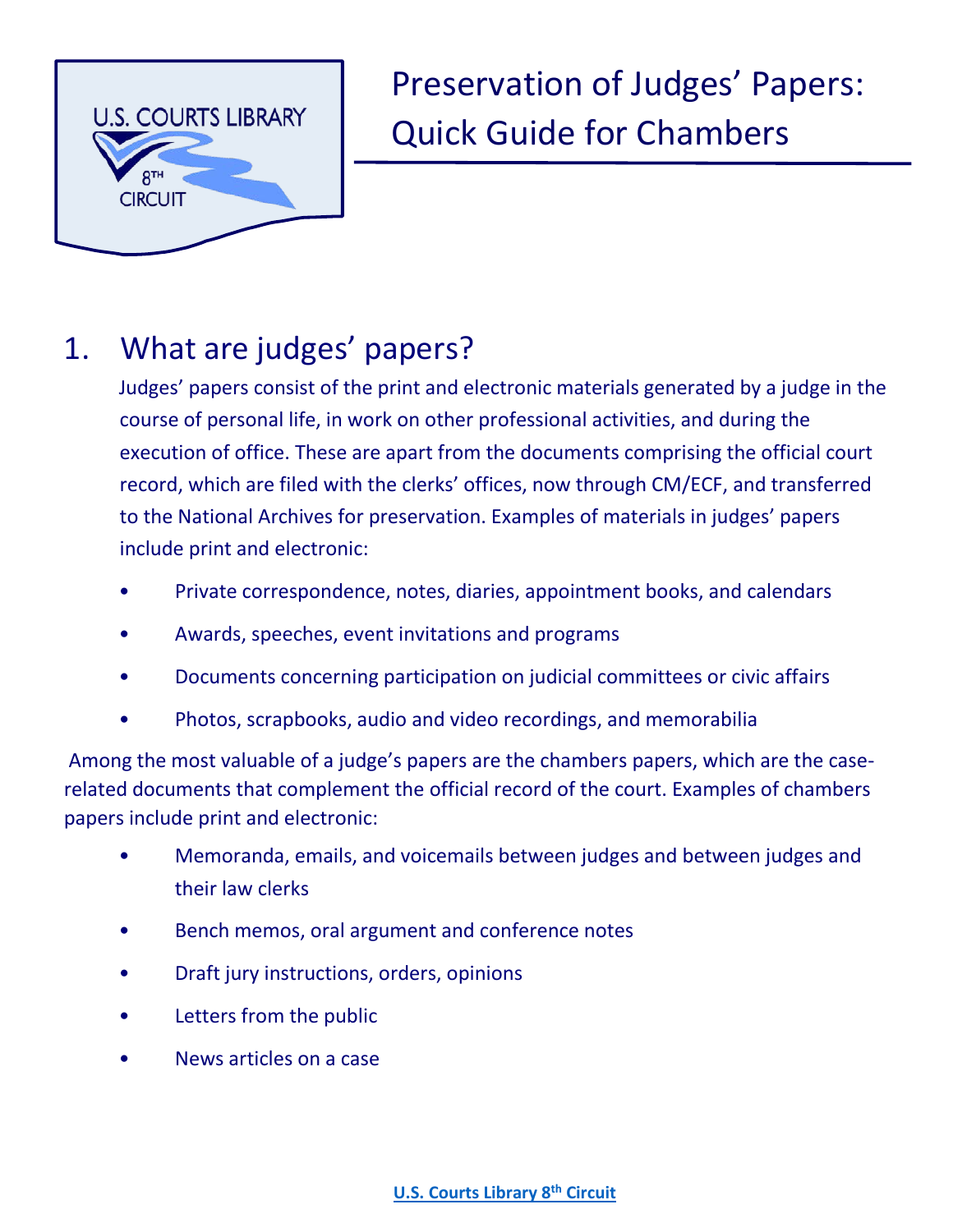### 2. Why is it important to preserve judges' papers?

Judges' papers are an invaluable primary source of information on judicial biography and court history, providing insight not otherwise available. They constitute a veritable gold mine for legal scholars, biographers, and the general public. The papers of federal judges are helpful in three contexts:

- a) **Biographical studies:** Chambers papers constitute a critical source for scholars researching a judge's background, career, and activities.
- b) **Institutional histories:** Chambers papers provide a perspective on the development and operation of a particular court.
- c) **General studies of legal history:** Chambers papers help to explain the American judicial process by broadening the record and providing insight into the judge's psyche.

# 3. Should a judge send his/her papers to a particular library?

Judges' papers are the personal property of the judge, so it is up to the judge to donate the papers to an archival repository of his or her choosing. While the Eighth Circuit Library manages the Court Archives documenting the history of the federal courts in the Eighth Circuit, it unfortunately does not have the space or resources to responsibly accept judges' papers collections, which can be quite voluminous. More appropriate recipients are repositories accepting papers collections. Typical choices include:

- Law schools attended
- Local manuscript repositories

For assistance in identifying likely repositories, contact the [Archives Librarian](mailto:joan_voelker@ca8.uscourts.gov) (314- 244-2671), [your librarian,](http://www.circ8.dcn/library/librarydirectory/Forms/AllItems.aspx) or visit the [Eighth Circuit Historical Society web site](http://www.lb8.uscourts.gov/pubsandservices/histsociety/hist_society.html) for a list of repositories preserving collections of Eighth Circuit federal judges' papers.